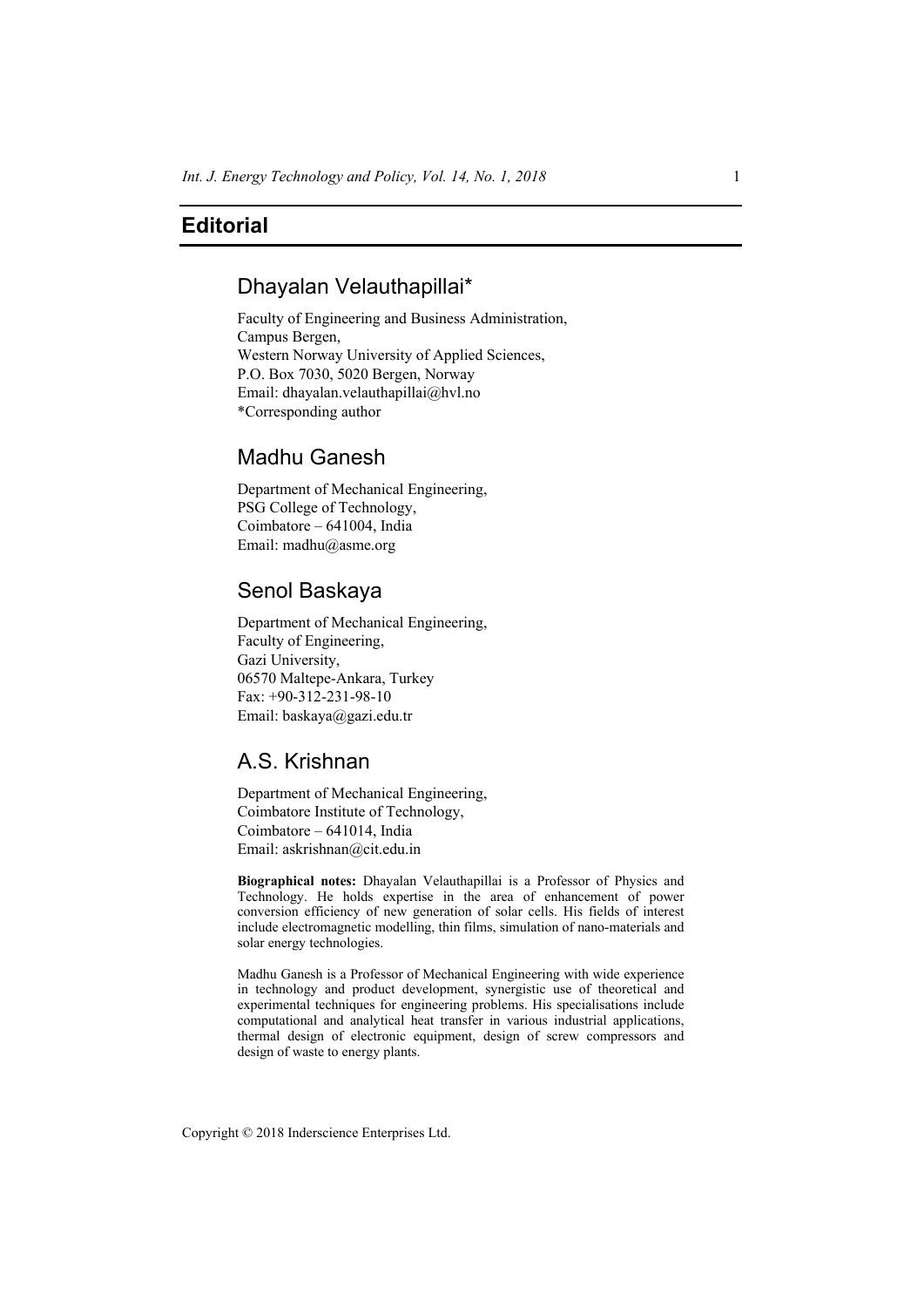#### 2 *D. Velauthapillai et al.*

Senol Baskaya is a full-time Professor specialised in area of heat transfer and fluid flow. His research interests include experimental investigation and numerical modelling of heat and fluid flow, electronic equipment cooling, renewable energy sources, HVAC/R.

A.S. Krishnan is an Associate Professor working in the area of thermal sciences. His research interests include thermal management of electronic equipment, energy storage and alternate fuels for internal combustion engines, sensible heat storage and performance augmentation of recuperative heat exchangers.

The field of energy is vital and has evolved with time. The change has been more radical in the near past and is expected to be so in the future owing to compelling demand and even more so because of environmental constraints. Any technological advancement in the field of energy and environment should be engineered to provide sustainable development. While the initial phase of energy research was more on non-fossil fuel technologies, it has now grown to a much larger domain of identifying and adopting sustainable technologies in renewable energy systems, necessitating for inter-disciplinary collaboration with vanishing boundaries amongst them.

The articles in this issue were initially presented at the International Conference on Energy and Sustainability in Engineering Systems 2014, held at Coimbatore Institute of Technology, Coimbatore (INDIA). Eight out of the sixty one papers accepted for the presentation at the conference were shortlisted. Author(s) of the shortlisted papers were requested to submit revised version and recommended for peer review for possible publication in this special issue. Four of these were finally accepted after rigorous review. Two of these report a discussion on production and utilisation of bio-fuels. The other two discuss about dehumidification, using solar energy and liquid desiccants.

Tamilvanan and team have explored the production of bio-diesel from non-edible oil. They have reported the performance and emission behaviour of a compression ignition engine using diesel-biodiesel blends with biogas as an inductive fuel. Biogas offers double end advantage in that it can be produced from industrial wastes and its use reduces NOx and smoke. Their results indicate that the blend of B80 and biogas offers good brake thermal efficiency and consequently low specific fuel consumption and low opacity. However, this blend does not fare well as far as emissions of CO and UBHC under certain loading conditions. This could however be overcome by using different blends like B100 and biogas or B60 and biogas for such loading conditions, with acceptable changes in other parameters.

Madhu and team have presented a discussion on conversion of cotton residues to bio-oil through flash pyrolysis, which is one of the promising solutions for mass conversion of biomass to fuel. The authors have chosen *Gossypium arboreum* commonly called tree cotton, a cotton species found in India, Pakistan and other tropical and sub-tropical regions of the world. The authors have justified studies on cotton shell waste based on the fact that they contain char, liquid and non-condensable gases and that they cannot be used as cattle feed and generally are being dumped or burnt. The authors have reported pyrolysis of waste cotton shell at atmospheric pressure under inert conditions in a fluidised bed and analysed effects of parameters like sand particle size, operation temperature, etc. The maximum bio-oil yield was reported to be 51% by weight. The